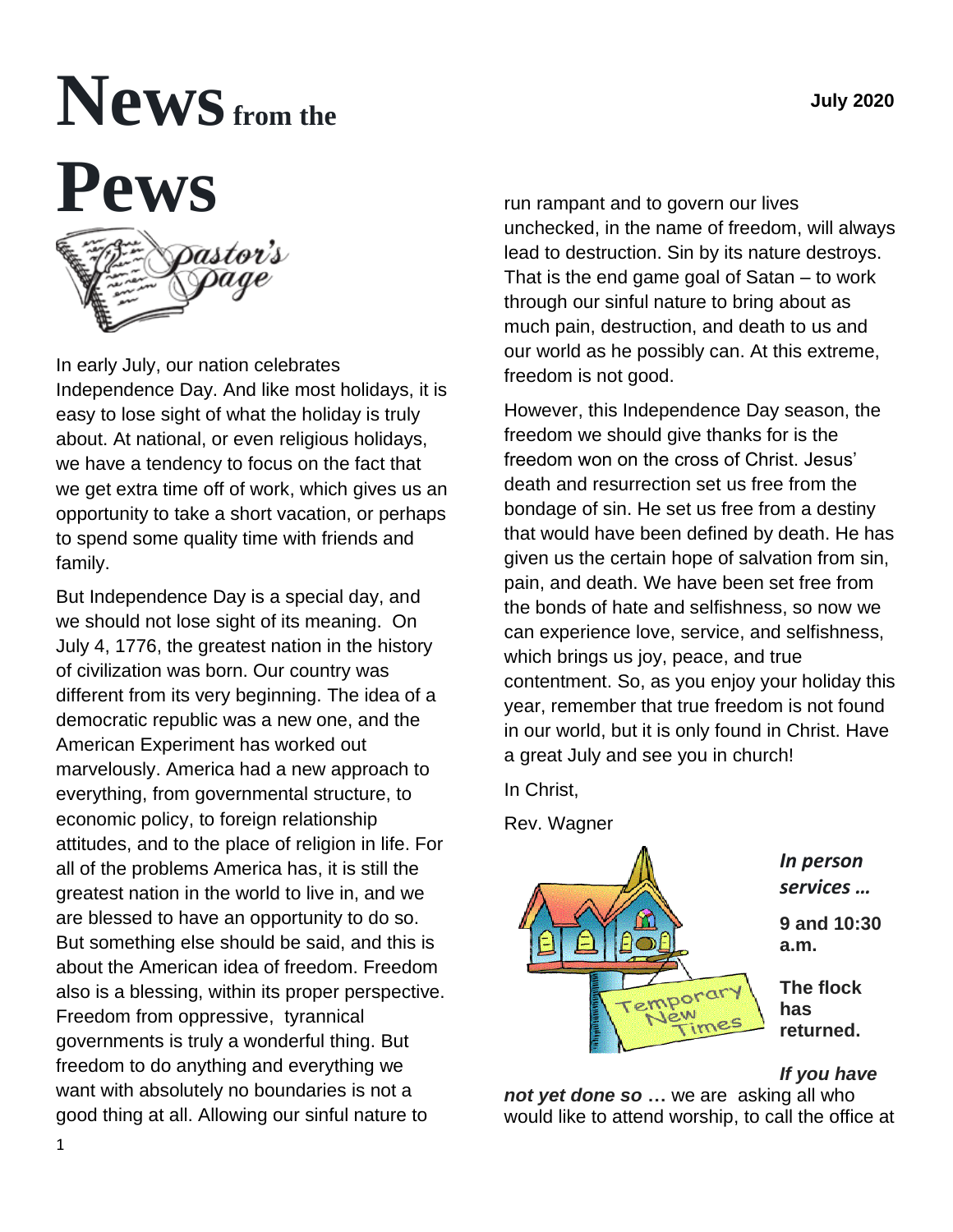630-629-8765 and leave a voicemail as to your preferred attendance time, or to email me at [pastorwagner@trinitylombard.org](mailto:pastorwagner@trinitylombard.org) with your preference. This will allow us to manage attendance to ensure that we gather together in numbers that are responsible and in line with safe guidelines. \*Please let us know your desire for your worship time, or your willingness to worship at either service, before the first Sunday you plan to attend.

If you have already attended either the 9 or 10:30 service, please keep that same time frame for future attendance until we resume our "all together" service time.

PLEASE NOTE THAT FACE MASKS ARE REQUIRED AND ATTENDANCE IS LIMITED. Please read Trinity's Guidelines for Reopening: [https://www.trinitylombard.org/chur](https://www.trinitylombard.org/church-reopening) [ch-reopening](https://www.trinitylombard.org/church-reopening)**.**

#### **The 9 a.m. service continues to be livestreamed** on [Facebook](https://www.facebook.com/TrinityLombard/)

[@TrinityLombard](https://www.facebook.com/TrinityLombard/) and on Trinity's website at [Trinitylombard.org.](https://www.trinitylombard.org/) A downloadable order of worship is attached, and is also available at: [https://tinyurl.com/ya5c8gev.](https://tinyurl.com/ya5c8gev)

## **Facebook**

If you missed joining Trinity online for church this (or any) weekend, you can still take part. Relive the Sunday morning services, find the orders of worship, along with easy to share video and audio versions of the sermons at [https://www.trinitylombard.org/sermons.](about:blank) You'll find recent online Bible study videos there too.

Services and Bible classes air live on Facebook @TrinityLombard [\(https://www.facebook.com/TrinityLombard/\)](about:blank) and can also be viewed live at [https://www.trinitylombard.org/.](about:blank) Worship is online each Sunday morning at 9 am. and Bible studies air each Thursday evening at 6 p.m. .

\_\_\_\_\_\_\_\_\_\_\_\_\_\_\_\_\_\_\_\_\_\_\_\_\_\_\_\_\_\_\_\_\_\_\_\_



Trinity has been quite busy this summer. We have been tirelessly planning for the upcoming school year. As most of you are aware, Sue Gutwein retired at the end of the school year and we set to work filling her position. Deb Scott was brought in to teach first and secondgrade. A few weeks ago, we let you know about her background in Lutheran schools.

Shortly after school let out for the summer, Amy Rittenhouse resigned her position as Kindergarten teacher. We thank Amy for her service to Trinity. This left us with another opening. And as He has done for Trinity so many times over the years, God knew and provided for our needs. James Baerenklau has agreed to be Trinity's fifth and sixth-grade homeroom teacher. James is coming to us from Immanuel Elmhurst. He has taught a variety of classes and coached numerous sports teams. Please help to make both of our new teachers, Deb and James, feel welcomed when you see them.

God has provided wonderful servants to Trinity. To meet the needs of the students, Deb Scott, who has had a lot of experience in teaching kindergarten in her career, agreed to teach kindergarten in the fall. First and second grade classes will be taught by Cindy Allor, who had taught these classes for many years prior to coming to Trinity. Pat Perez will return to the third and fourth grade classroom where we have become so accustomed to seeing her in during her career at Trinity.

#### Julie Messina

Principal, 7th & 8th Grade Teacher [JMessina@trinitylombard.org](mailto:JMessina@trinitylombard.org)

630-627-5601 ext. 205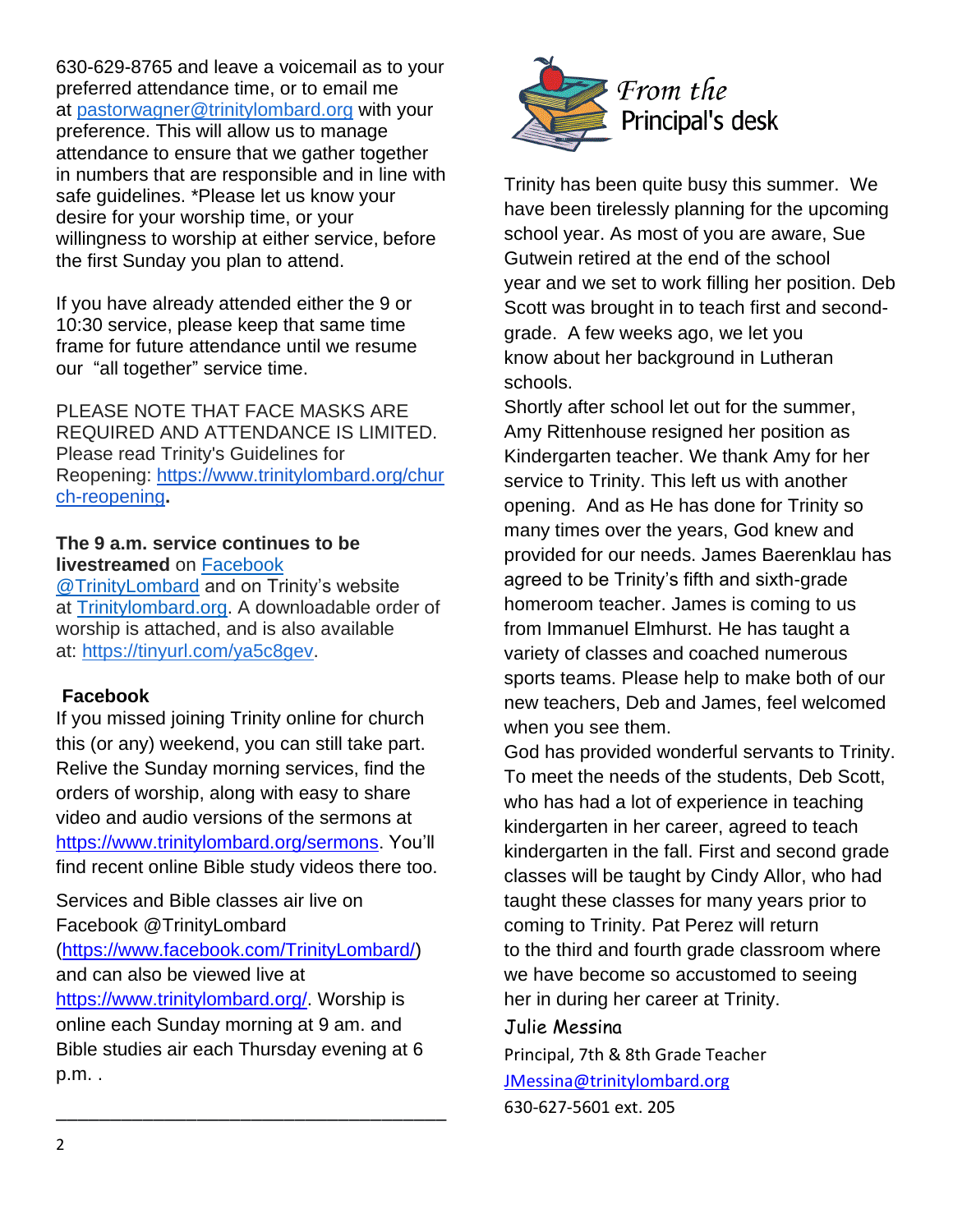

Graduates your families are proud of you. Your teachers are proud of you. Your church family is proud of you. Your commitment to following through, honors God.

## **CONGRATULATIONS – TRINITY CLASS OF 2020**

Trinity's graduates were blessed to mark their special accomplishment with a small, closed in person ceremony on June 22. With only families and faculty in attendance, the Class of 2020 received their diplomas in a "socially distanced" service led by Principal Messina and Pastor Wagner, who reminded them that they are family and will always find a home here at Trinity Lutheran Church and School. View the ceremony on Facebook [\(https://www.facebook.com/watch/live/?v=5703](about:blank) [67147199554&ref=watch\\_permalink\)](about:blank) or YouTube [\(https://youtu.be/G2ikryZuyyo\)](about:blank) or find the link at [www.TrinityLombard.org.](about:blank)



## **SUMMER CAMP**

Summer camp is in full swing at Trinity. After a long break from the classroom due to COVID-19. It is so great to be back. We have two separate classrooms with 9 campers in each,

so that we can practice social distancing by keeping our numbers small. In addition, we wear masks and sanitize frequently.

Our themes this year are science fun, desert



and reading stories by author/illustrator, Eric Carle and doing crafts/projects to go along with the stories. "The Very Hungry Caterpillar" is his most famous story. Following guidelines set by the CDC and IDPH to keep campers and staff safe, the most important direction is to *stay home if you do not feel well.* 

Temperatures are taken upon entry of the building in the morning. Campers will be allowed to play outside during the day. Face coverings will need to be worn in the classrooms.

## **VACATION BIBLE SCHOOL IS…WHENEVER YOU WANT IT!**

This year Trinity's Vacation Bible School is conveniently planned to work around your family schedule and allows us to comply with current state requirements and guidelines for gathering together.

You will find Trinity's 2020 Vacation Bible School, Rainforest Explorers, online, at [www.trinitylombard.org.](about:blank) We encourage you to participate in the way that works best for your household, choosing to explore one VBS unit a day for a week, or one VBS unit a week over several weeks.

Parents or grandparents are encouraged to participate with younger children, while older students may be able to work through each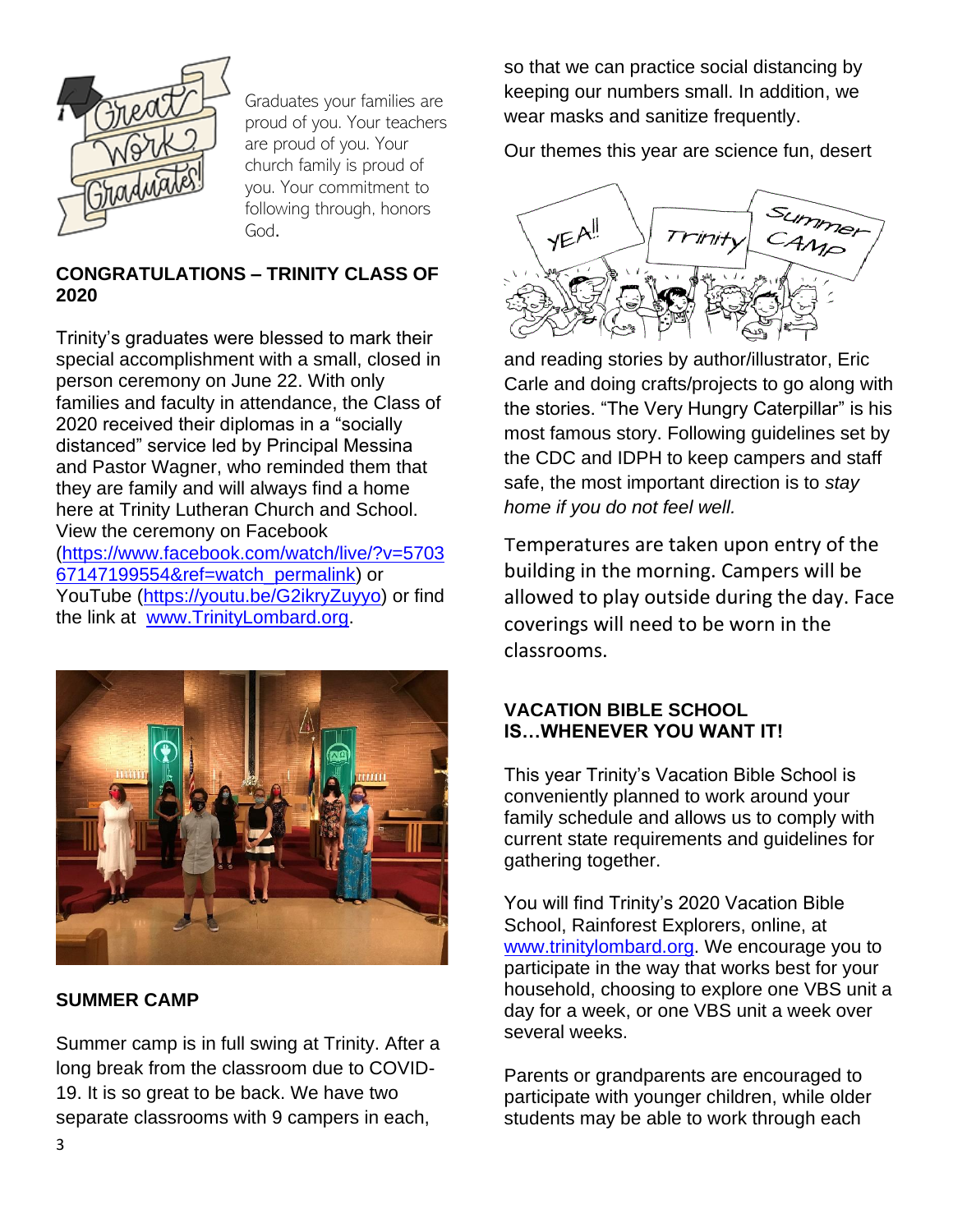unit on their own. We think that all ages will enjoy being Rainforest Explorers while Jesus leads the way.

Each unit includes:

Crafts and snacks are designed to use materials and ingredients you probably have on hand at home – if not, the needed items are easy to find and inexpensive. There are also alternate ideas provided – and a lot of additional music-action videos.

Offerings to benefit this summer's Mission Partner, Mission Papua New Guinea, may be made online at [https://tinyurl.com/vbb68ns](about:blank) or mailed to Trinity Lutheran Church, 1165 S Westmore-Meyers Rd., Lombard, IL 60148. PLEASE DESIGNATE AS "VBS MISSION" and make checks payable to Trinity Lutheran Church.

Each unit includes:

- devotions by Pastor Wagner
- Bible verse
- action music video
- Bible Story lesson by Mrs. Messina

\_\_\_\_\_\_\_\_\_\_\_\_\_\_\_\_\_\_\_\_\_\_\_\_\_\_\_\_\_\_\_\_\_\_

- craft with Miss Hannah
- easy-to-make snack
- coloring page
- science experiment
- and more!

Merings and worship .are different

CHURCH MIGHT LOOK DIFFERENT BUT IT IS THE SAME – HONORING THE SAME GOD

## **ABOUT THOSE OFFERING ENVELOPES…**

Perhaps you have noticed that your offering envelope box is almost empty. That's no problem because NEW offering envelopes for the year July 1, 2020, to June 30, 2021, are now available. They are currently laid out on the tables at the east end of Trinity's parish hall for pick up when you attend church. Trinity's Administrative Assistant, Sosana, is back in the office on Tuesdays, Wednesdays, and Thursdays, between 9 a.m. and 2 p.m., so if it is more convenient for you to drop by during the week to pick up your envelopes, she can get them for you.

If you really love your envelope number, you will be happy to know that you will have the same number this coming year. This also means that if there are a couple of envelopes left over from last year, and you haven't had a chance to pick up new ones, you could easily use an old one by simply crossing out the date and entering the current date.

If you are not yet able to attend services at Trinity and need your envelopes delivered, please let us know at 630.629.8765 or email [secretary@trinitylombard.org.](mailto:secretary@trinitylombard.org)

 $\overline{\phantom{a}}$  , and the contract of the contract of the contract of the contract of the contract of the contract of the contract of the contract of the contract of the contract of the contract of the contract of the contrac



## **Mary Martha meets one day a month, usually the first Thursday. Hopefully, we will resume meeting in September.**

In June, after what seemed to be a very, long time, nine of your sister's in Christ joined in an evening of fellowship. It's understandable that some of you were not yet ready to meet in person, but you were missed.

We enjoyed watching the Thursday evening Bible Study together, that Pastor does online. Afterward we sat outside talking and laughing, while eating pulled chicken, salad and lots more. Thanks to all for bringing dishes to share.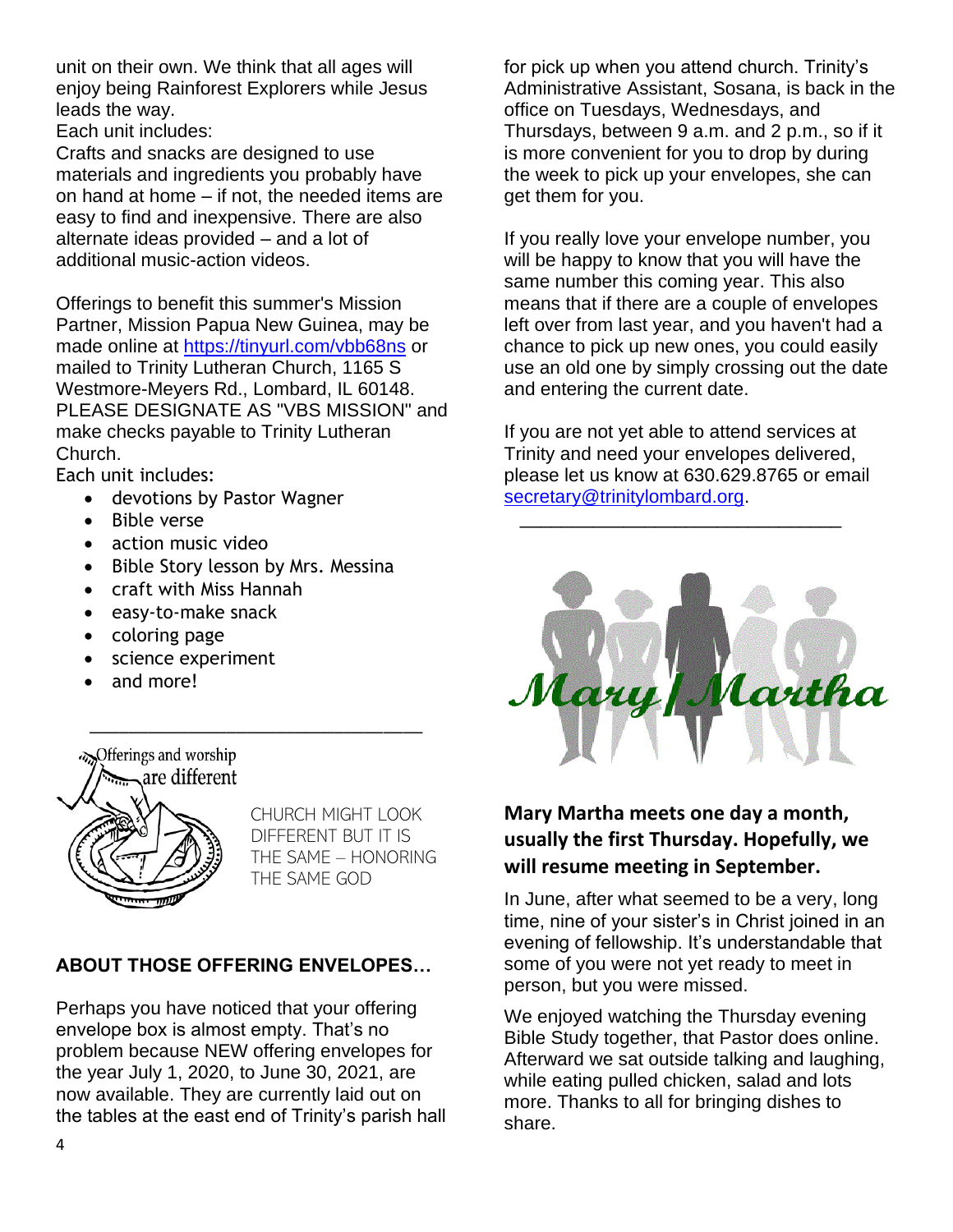M/M will be engaging along with the rest of you, in the Bible Studies online, Thursdays at 6pm, during the summer months. This is in place of the usual summer studies offered for M/M.

Mary/Martha (which includes all women at Trinity) is an integral part of LWML. The function of LWML is to give women a greater opportunity to participate in mission efforts. It is not a fund raising organization, but receives mites,(small amounts of money) lovingly given by women who use "mite" boxes to contribute. The LWML has a Quarterly publication that you may request. In it, are relatable bible studies, and information about all of the thousands of mission efforts that Lutheran women across our nation have been a part of by being united together in mission through the LWML.



The following devotion is taken from the Quarterly.

## **THE FLAG OF FREEDOM: A Devotion on the Christian Flag**

*(from LWML – Lutheran Women in Mission)*

*Jesus replied, "I tell you the truth, everyone who sins is a slave to sin. Now a slave has no permanent place in the family, but a son belongs to it forever. So if the Son sets you free, you will be free indeed."* John 8:34-36

Are you flying an American flag at home? Our country has been celebrating its freedom for 244 years. July has traditionally been one of the times we show our patriotism by flying our country's flag. Since the terrorist attacks on September 11, 2001, the United States flag

has become a more prominent symbol of our nation's unity and freedom. It proclaims to the world who we are and what we stand for as a free country.

The Church has its own flag, the Christian Flag, that proclaims to the world another type of freedom – the freedom we have from sin because of Christ, who died for all who believe in Him as their Savior. The Christian Flag often stands near the altar in churches in a place of honor for all to see. It, like the American flag, uses the colors of red, white and blue, with the cross being the focal point. In our Lutheran schools, the students say two pledges: the Pledge of Allegiance to our country and the pledge of allegiance to the cross of Christ.

We should boldly display the flag that represents the freedom that we receive through Christ. We should proclaim to the world that we have been freed from the slavery of sin and been declared children of God. Our God is alive and lives in our hearts.

How can we display our Christian freedom? We do this by displaying the cross of Christ in our homes; by wearing our cross around our neck and being ready to share what it stands for – our faith; by seeking every opportunity to be a witness for Christ. We can do this by sharing and living our faith each day. God's own Son came to earth to set us free from sin and to make us a part of God's family. He is with us and enables us to live our lives for Him.

Continue to display your American flag with thanksgiving because you have the privilege of living in this free country. But also remember the freedom you have in the cross you display and be ready to share the Good News of Christ with others. As Christians, we stand united by our freedom through faith in Christ for all the world to see. We have a reason to celebrate that freedom and to wave our flag proudly because we have victory in Christ!

*PLEDGE OF ALLEGIANCE (United State of America)*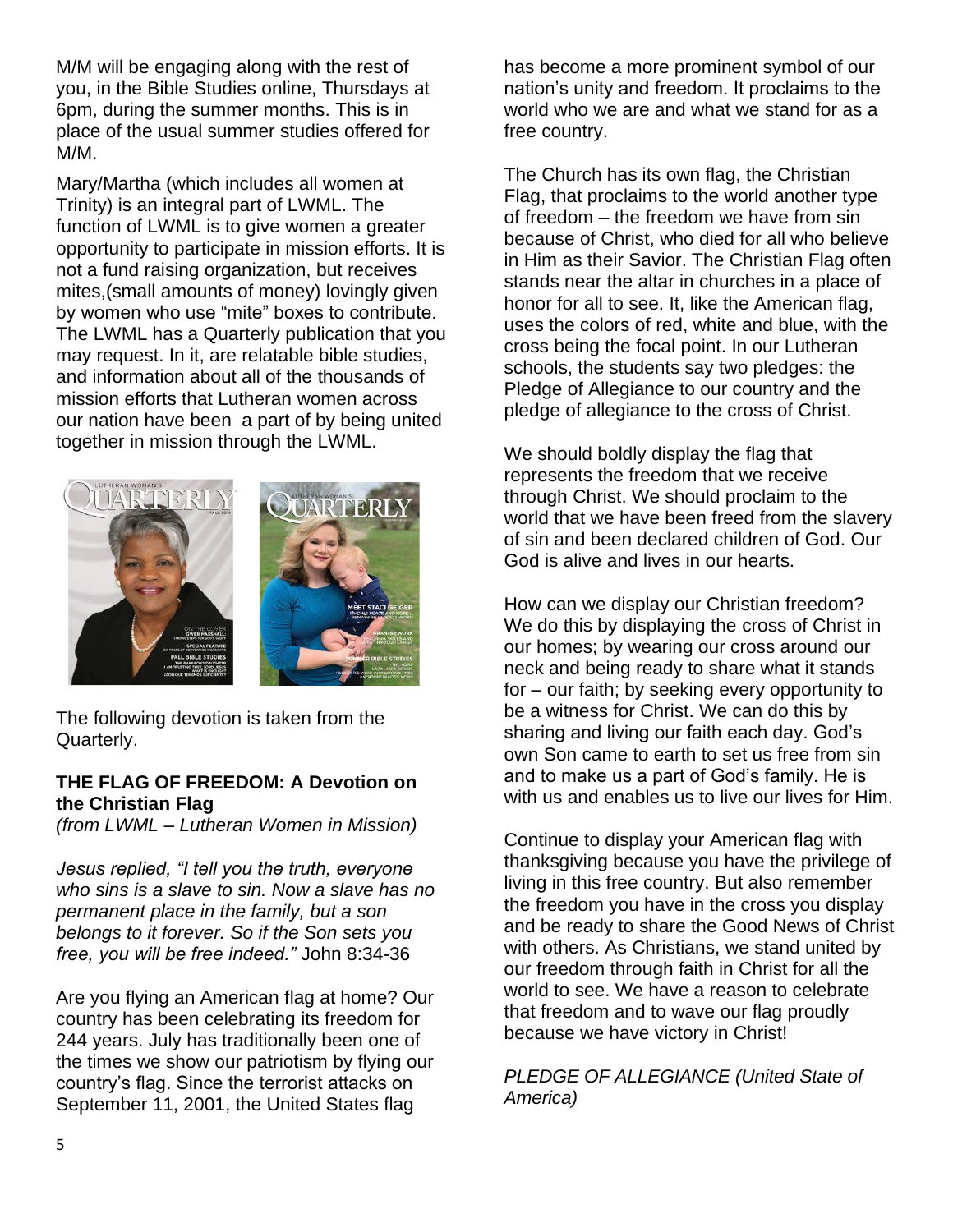I pledge allegiance to the flag of the United States of America, and to the republic for which it stands; one nation, under God, indivisible, with liberty and justice for all.

*PLEDGE OF ALLEGIANCE (Christian Flag)* I pledge allegiance to the cross of our Lord, Jesus Christ, and to the faith for which it stands; one Savior, eternal with mercy and grace for all.

If you would like a copy of the Quarterly, please feel free to:

 $\frac{1}{\sqrt{2}}$  ,  $\frac{1}{\sqrt{2}}$  ,  $\frac{1}{\sqrt{2}}$  ,  $\frac{1}{\sqrt{2}}$  ,  $\frac{1}{\sqrt{2}}$  ,  $\frac{1}{\sqrt{2}}$  ,  $\frac{1}{\sqrt{2}}$  ,  $\frac{1}{\sqrt{2}}$  ,  $\frac{1}{\sqrt{2}}$  ,  $\frac{1}{\sqrt{2}}$  ,  $\frac{1}{\sqrt{2}}$  ,  $\frac{1}{\sqrt{2}}$  ,  $\frac{1}{\sqrt{2}}$  ,  $\frac{1}{\sqrt{2}}$  ,  $\frac{1}{\sqrt{2}}$ 

Text Arlene Solyom at 630.715.7764 or call 630.620.0599 if you would like to know more about how Mary/Martha Women's fellowship serves the church or if you have any questions about how to get involved.

## **If you are in need...**



Trinity is partnering with nearby St. Pius Catholic Church and Sacred Heart Catholic Church in

their Food Pantries.. If *you, or if you know of any in the area who are in need of food***,** call 630.300.4350. Leave a message with your name, phone number, address, and the number of people in household. You will receive a call back to arrange a date and time for a local Knights of Columbus volunteer to *deliver groceries*. Thank you to Trinity members Ron and Dawn Tyler for helping to set this up.

## **Help at hand:**

Trinity has helpers willing to run errands, prepare and deliver meals, and provide you with a fabric face mask if you don't have one. Please let us know if you are in need of these or other services. Email [Secretary@](mailto:Secretary@TrinityLombard.org)  [TrinityLombard.org](mailto:Secretary@TrinityLombard.org) or leave a voicemail message at 630.629.8765.

Even at those times when Trinity's office must be closed, you can still be connected. Trinity's primary email

address, [secretary@trinitylombard.org](mailto:secretary@trinitylombard.org) is regularly monitored and voicemails left at 630.629.8765 are listened to. News from Trinity community is distributed via email *(do we have your current email* 

*address?)*, Trinity's website

– [www.TrinityLombard.org,](http://www.trinitylombard.org/) and social media sites –

Facebook [www.facebook.com/TrinityLomb](http://www.facebook.com/TrinityLombard/) [ard](http://www.facebook.com/TrinityLombard/) and

Instagram [www.instagram.com/trinityluthe](http://www.instagram.com/trinitylutheranlombard/) [ranlombard.](http://www.instagram.com/trinitylutheranlombard/) School families keep up to date with the JupiterEd app.

……….If you ever have a critical need, please let Trinity know so that they can connect you with appropriate help and resources

 $\overline{\phantom{a}}$  , which is the contract of the contract of the contract of  $\overline{\phantom{a}}$ 



Studying God's Word together is important! **Pastor offers Online Bible Study, Thursdays at 6 p.m. LIVE** on Facebook [@trinitylombard](https://www.facebook.com/TrinityLombard/)

or email questions by noon on Wednesdays, to [Secretary@TrinityLombard.org](mailto:Secretary@TrinityLombard.org) .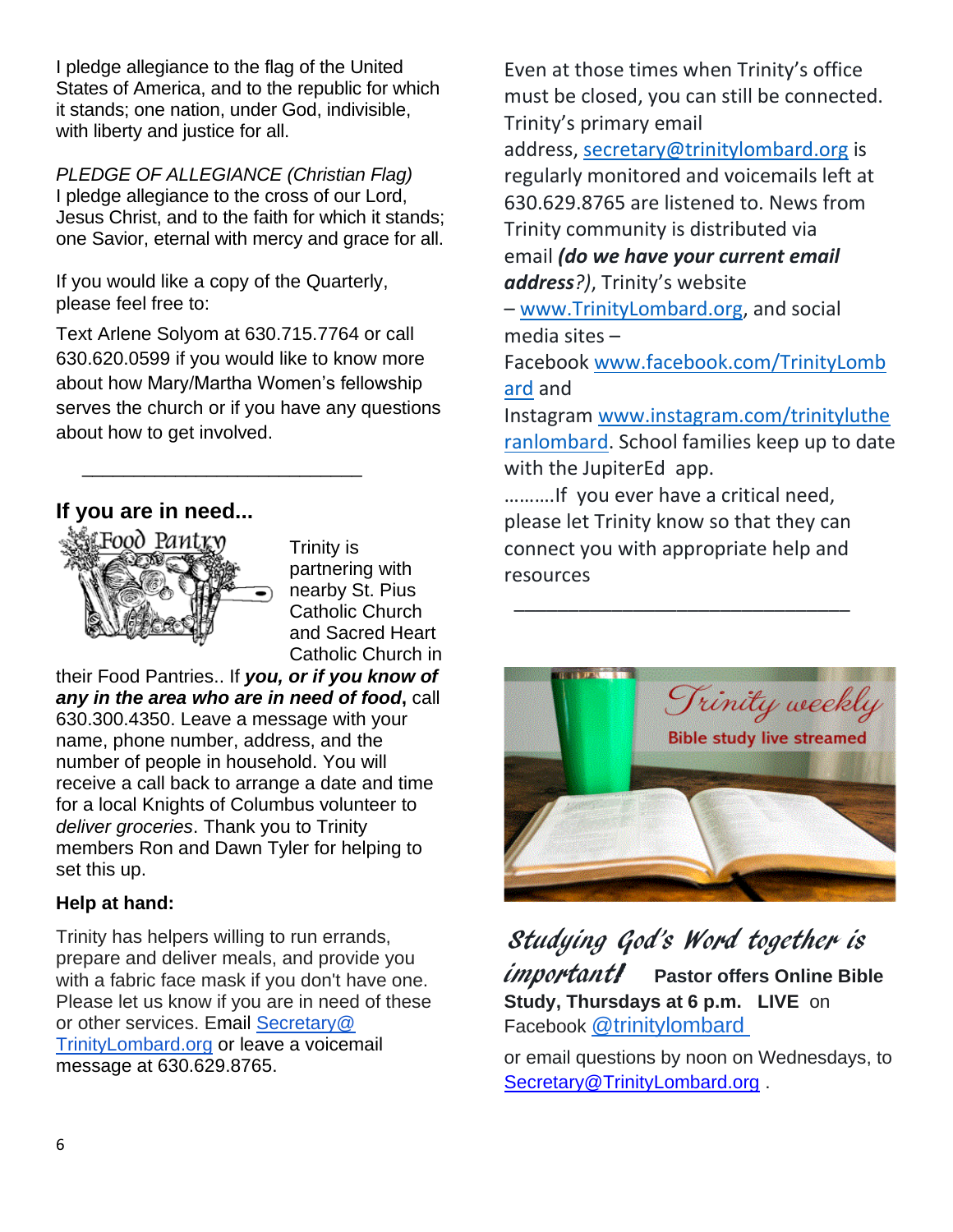Pastor Wagner welcomes any of your Bible related questions. \*You can interact online as the study is going on. You can also view it on the internet using [www.TrinityLombard.org](http://www.trinitylombard.org/)

. View Pastor on utube video invitation here: <https://youtu.be/yIOy8iOr0U4>

 \* All are welcome to participate – live interaction is only through Facebook

 $\overline{\phantom{a}}$ 

## **Trinity's Youth Group and NEW Young Adult Group are online**

Get up to date information on the Youth group from Scott Gronwold at [sjohn75@gmail.com](about:blank) and the NEW Young Adult group from Hannah Solyom at [hannahsolyom@yahoo.com.](about:blank)

\_\_\_\_\_\_\_\_\_\_\_\_\_\_\_\_\_\_\_\_\_\_\_\_\_\_\_\_\_\_\_\_\_\_\_



**NEW Trinity Tech and Communications Team we still have room for you….**

Trinity is seeking techsavvy members willing to be part of our tech

and communications team. With expanded online opportunities, maybe you would be a good fit to join a new team of online, IT, broadcast, and social media volunteers. Have an interest? Let us know with an email to [Secretary@TrinityLombard.org](about:blank) or leave a voicemail message at 630.629.8765.

 $\frac{1}{2}$  ,  $\frac{1}{2}$  ,  $\frac{1}{2}$  ,  $\frac{1}{2}$  ,  $\frac{1}{2}$  ,  $\frac{1}{2}$  ,  $\frac{1}{2}$  ,  $\frac{1}{2}$  ,  $\frac{1}{2}$  ,  $\frac{1}{2}$  ,  $\frac{1}{2}$  ,  $\frac{1}{2}$  ,  $\frac{1}{2}$  ,  $\frac{1}{2}$  ,  $\frac{1}{2}$  ,  $\frac{1}{2}$  ,  $\frac{1}{2}$  ,  $\frac{1}{2}$  ,  $\frac{1$ 

## **If you are in need of...**

- A FACE MASK Donelle (Doni) Foreman has been making washable cloth masks
- A WEEKLY MEAL A group led by Jen Gronwald has been lovingly preparing meals and running errands

• HELP WITH ERRANDS Kevin Tully

Contact Trinity's office with an email to [Secretary@TrinityLombard.orgo](about:blank)r leave a voicemail message at 630.629.8765. If the virus is still a concern to you because of your health, don't hesitate to ask for a helping hand.



## **SUNDAY SCHOOL is ONLINE and will continue thru out the summer**

Sunday School regularly offers online and home-based activities here:

[https://www.trinitylombard.org/sunday-school](about:blank)[activities.](about:blank) You'll find activities, story time, service projects, craft and snack ideas with experiment or game activities, coloring pages, and devotions. Some items are downloadable to print. If you do not have the ability to print, please email [secretary@trinitylombard.org](about:blank) and request the desired Sunday School activities via mail. Please include your mailing address.

Blessings in the Name of Our Risen Savior Jesus Christ, Lori Solyom

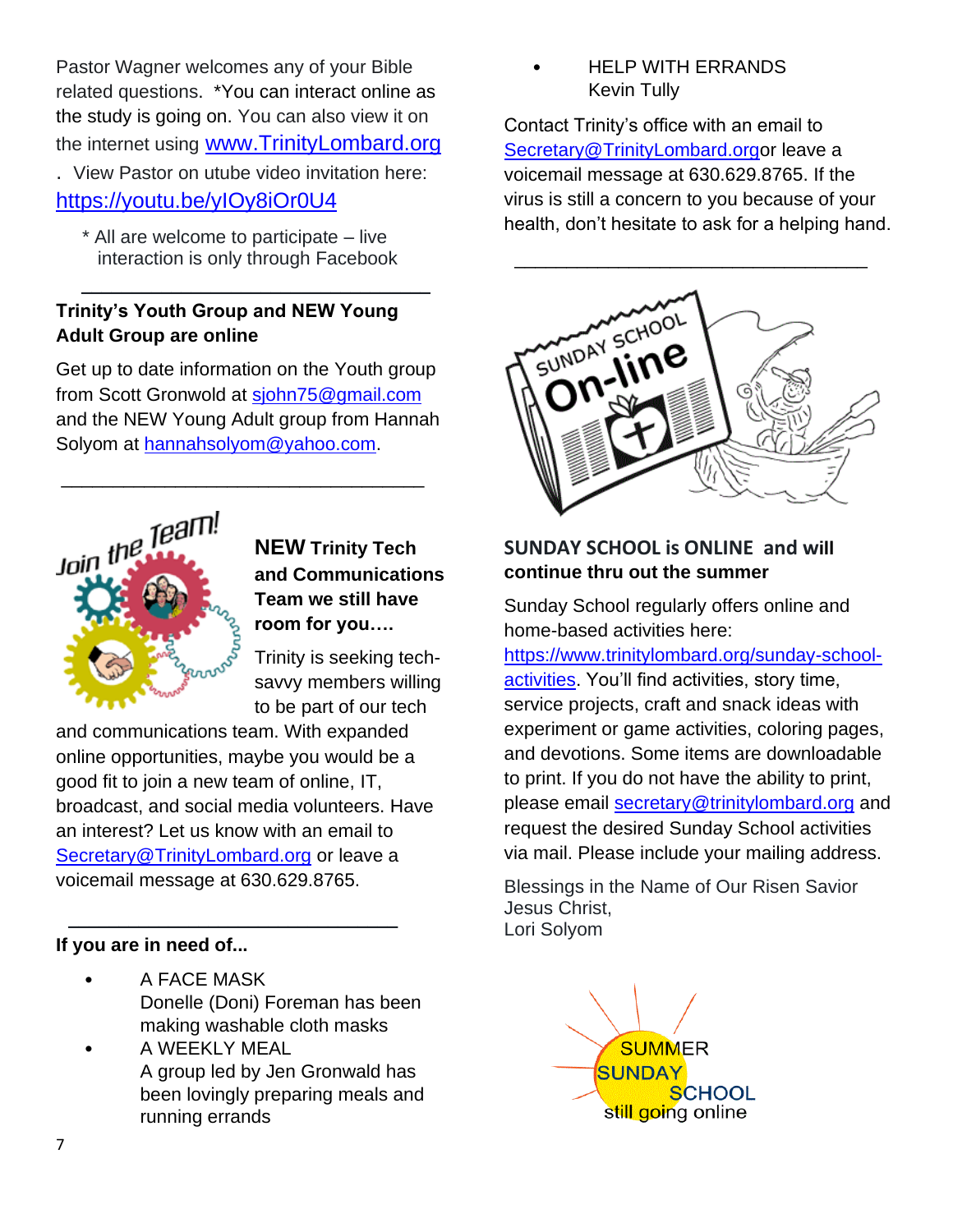

Volunteers We are looking forward to Sunday School in the Fall: Help is always welcome.

It won't be long before we can meet again for Sunday School. God's Word is taught in a way that young ears can hear and young hearts can expand with the love of Jesus. Children from age 3 through 8<sup>th</sup> grade hear Bible stories and lessons to learn how God the Father created us, sent His Son Jesus Christ to die for us and rise again, and sends us the Holy Spirit to help us live each day in Christ. Simple snacks are served. Crafts, activities, and mission service projects help students apply the Biblical truths learned.

Adult and youth members of Trinity are invited to prayerfully consider helping in this multi-age setting. It's fun and it has been reported to bring joy, in watching young minds learn how deeply Jesus loves them. Sunday School meets weekly after church, in Trinity Lutheran School's early childhood wing. *Prayerfully we will begin the week after Labor Day and be continuing until the week before Memorial Day.*

Chief requirements: \* love God \* excited to see young ones learn \* have a dose of patience. To volunteer, please speak with Pastor Wagner or contact Trinity's office, 630.629.8765 or [secretary@trinitylombard.org.](mailto:secretary@trinitylombard.org)

\_\_\_\_\_\_\_\_\_\_\_\_\_\_\_\_\_\_\_\_\_\_\_\_\_\_\_\_\_\_\_\_\_



# PRAYER PARTNERS

If you have a prayer request or would like to give an update on

someone we have been praying for, please contact Pastor Wagner. Or you can also submit your request directly to Nadine Anderson at 630 629-2197, or email duke3579@ comcast.net. Look for the Prayer Partners coming each month to your email address.

Are You Struggling? God has not forgotten you "I will never desert you, nor will I ever forsake you." Hebrews 13:5c

 $\frac{1}{\sqrt{2}}$  ,  $\frac{1}{\sqrt{2}}$  ,  $\frac{1}{\sqrt{2}}$  ,  $\frac{1}{\sqrt{2}}$  ,  $\frac{1}{\sqrt{2}}$  ,  $\frac{1}{\sqrt{2}}$  ,  $\frac{1}{\sqrt{2}}$  ,  $\frac{1}{\sqrt{2}}$  ,  $\frac{1}{\sqrt{2}}$  ,  $\frac{1}{\sqrt{2}}$  ,  $\frac{1}{\sqrt{2}}$  ,  $\frac{1}{\sqrt{2}}$  ,  $\frac{1}{\sqrt{2}}$  ,  $\frac{1}{\sqrt{2}}$  ,  $\frac{1}{\sqrt{2}}$ 

## **THERE IS always HOPE…**

If your heart is aching because of a choice you made and you're struggling with feelings of depression, guilt, grief, anger or regret about an abortion in your past, Word of Hope can help. The enemy of God wants you to stay in that pain. The Word of Hope offers confidential counseling, support resources and referrals for anyone dealing with the after-effects of an abortion, to allow God's grace to heal you. If you or someone you know is suffering from grief over an abortion, call 888.217.8679 or email [info@word-of-hope.org.](mailto:info@word-of-hope.org) It's caring and completely confidential.

 $\overline{\phantom{a}}$  , and the set of the set of the set of the set of the set of the set of the set of the set of the set of the set of the set of the set of the set of the set of the set of the set of the set of the set of the s



ONE NATION UNDER GOD

With liberty and **interest of the U.**"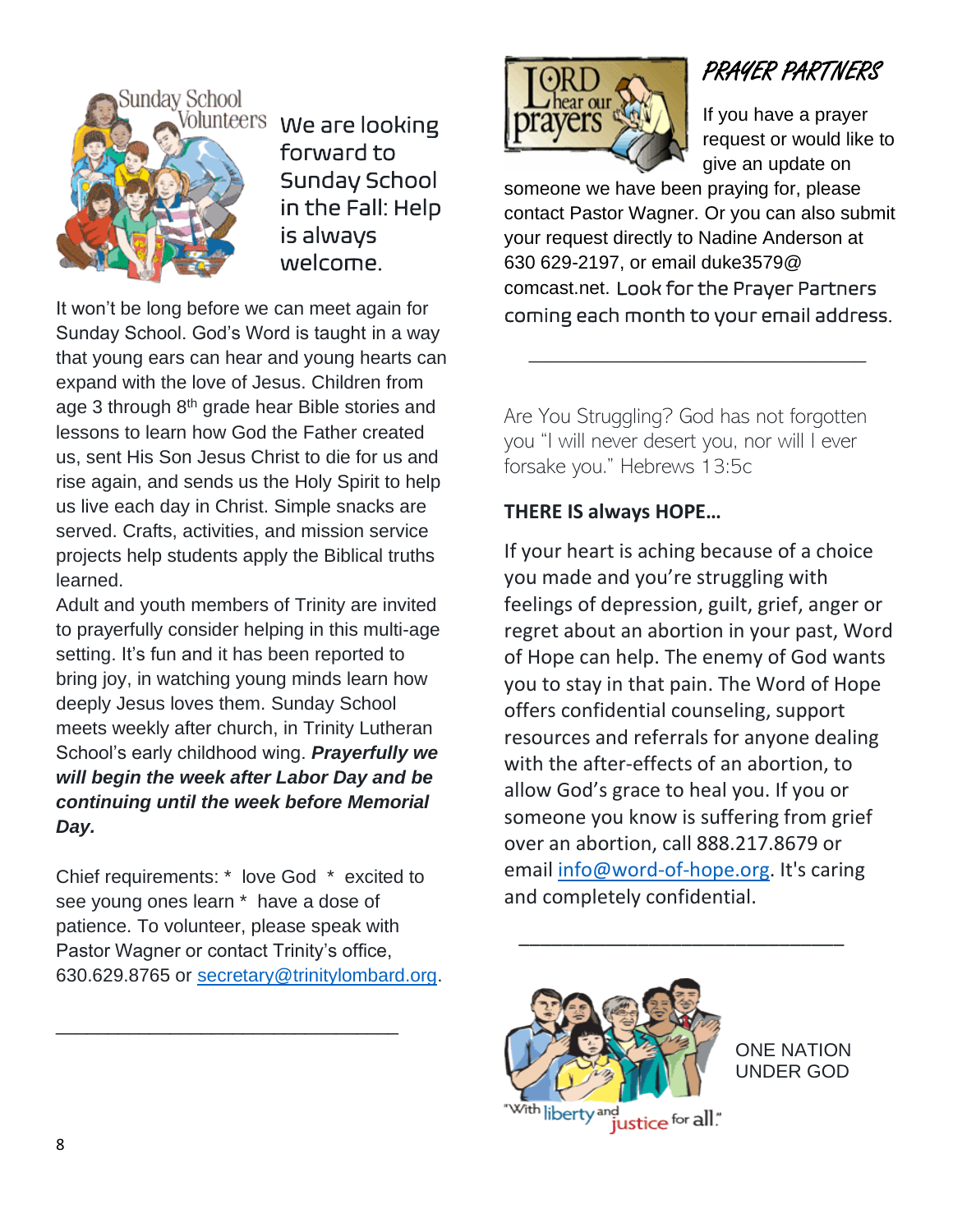## News coming from the Pews –

Recipes or suggestions from our "church family" are welcome, If you have anything you'd like to contribute, please feel free to text, or email your ideas or your requests.



## **Marjorie's amazing Meatballs**

This is one of the mouthwatering recipes from Marjorie Klein. I got her permission to reveal her master meatball recipe - with her edits.

1 pound of lean ground beef

- 2 eggs slightly beaten
- 1/2 teaspoon of garlic salt

1 small onion, minced (I used my food processor and get them to almost a pate) 1/2 cup of crushed seasoned croutons (I use the food processor for these too - I do them first and follow up with the onion)

Mix all of the above together and roll into small balls. I bake them in a 350 oven for about 20 to 30 minutes. \* I usually cut one in half to make sure they are cooked through.

The sauce:

1/4 of soy sauce (I like the flavor of LaChoy for this)

- 1/4 teaspoon of powdered ginger
- 1/2 cup ketchup

1/4 cup brown sugar (doesn't matter if it is light or dark I have used either)

1/4 cup pineapple juice

Mix this all together in a sauce pan and heat on medium heat (you don't want to scorch this - it will give it a burnt flavor). I get it pretty warm, but not boiling and then once the meatballs are done I put them in a crock pot and add the

sauce and just keep it on low or keep warm until serving.

Enjoy,





Thoughts about returning to church

## **Sherron Schiewe and Paul Kozlowski put it this way.**

First of all, we were both very pleased with the experience of worshiping from home. We're grateful to Pastor Wagner, our elders, Kurt Linstead, Lori, Hannah and Rachel Solyom, Sam Gronwold, (elders) and all who made it possible for us to join our hearts and minds with our Trinity family each Sunday morning to enjoy our virtual worship experience. We did not feel a great urgency to return to worshiping in the sanctuary, but we did miss partaking of the Lord's Supper.

Given a choice, we would have waited a few more weeks, but since Pastor Wagner assured us repeatedly that everything physically possible was being done to assure our safety (i.e. professionally sanitizing the sanctuary, no common cup, insisting on masks and social distancing, no singing, no fellowship time, no physical contact, etc.) we felt fairly comfortable coming to church.

I'm thankful that we will continue the streaming of the service. Paul and I enjoyed singing the hymns (we understand and support the necessity of not singing in public worship) and the liturgy. It was good to see our Trinity family and know that they're doing well.

It would appear that most churches will be opting for public worship again. God willing, we hope to see the numbers of new COVID-19 infection continue to decrease, in which case